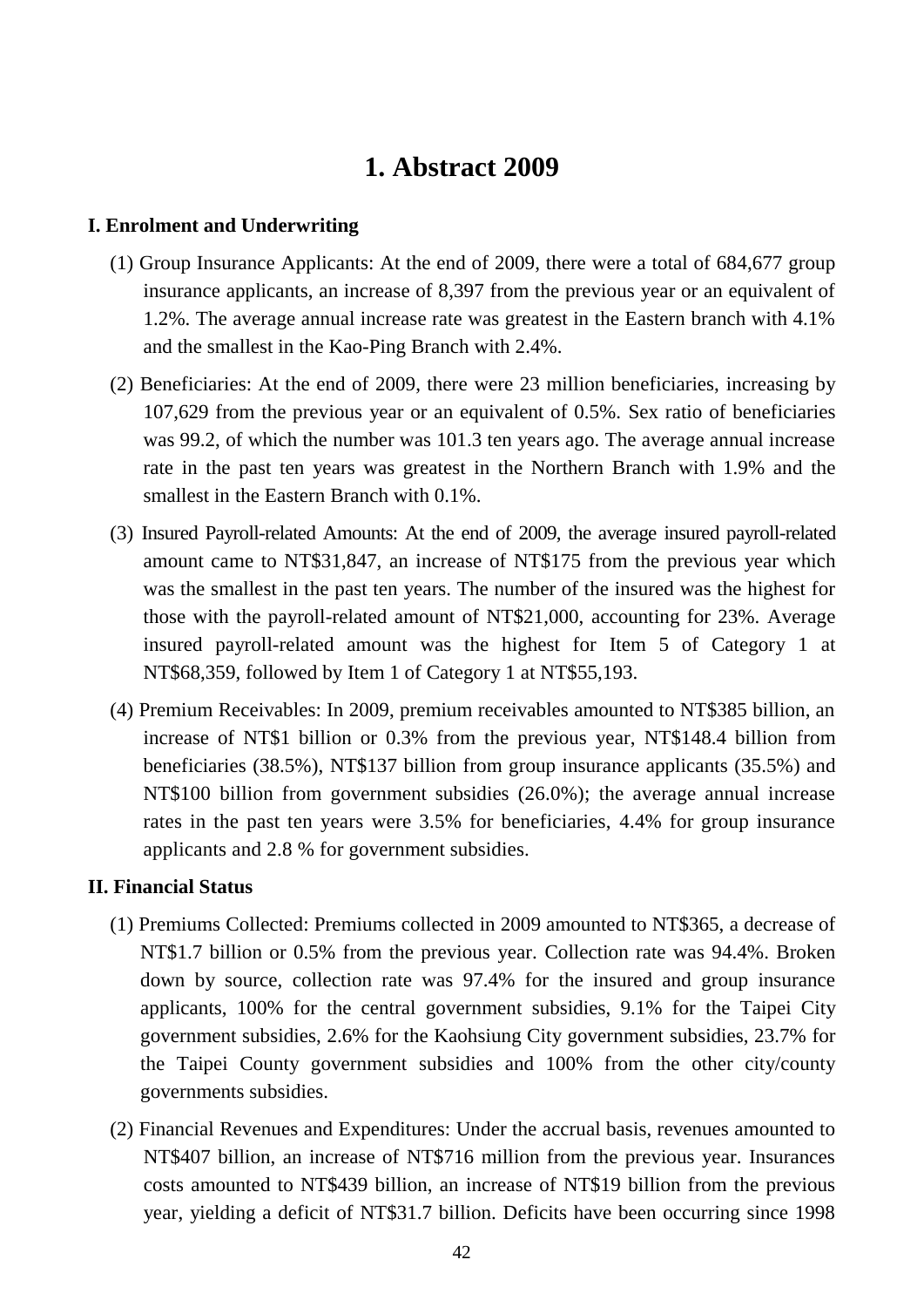and the gap is widening. The accumulated deficit was -NT\$58 billion, which should be made up using the reserve fund.

(3) Delinquent Charges: Delinquent charge receivables amounted to NT\$223 million in 2009, a decrease of NT\$28 million or 11.2% from the previous year. The collection rate was 61.1%, with Category 1 leading the way with 71.4%.

#### **III. Contracting and Management of Medical Care Institutions**

- (1).Contracted Medical Care Institutions: As of the end of 2009, the total number of contracted medical care institutions was 24,423, an increase of 549 or 2.3% from the previous year; hospitals decreased by 1, clinics increased by 249, pharmacies by 266, and other medical care institutions by 35.
- (2) Rate of Contract Signed: As of the end of 2009, rate of contract signed between hospitals/clinics and the BNHI was 92.5%. Taipei City posted the lowest rate at 84.4%, followed by Taichung City at 89.6%.
- (3) Hospital Beds: At the end of 2009, the total number of beds in contracted medical care institutions was 144,794, an increase of 1,673 or 1.2% from the previous year. The percentages of insured beds in various levels of hospitals were 66.4% for academic medical centers, 78.9% for metropolitan hospitals, 88.2% for local community hospitals, and 99.9% for physician clinics and dental clinics.
- (4) Violations: In 2009, 536 medical care institutions were found to have committed violations, an increase of 90 or 20.2% from the previous year. 234 medical care institutions were penalized by reduced reimbursement, 68 by corrections, 207 by suspension of contract ranging from 1 month to 3 months, and 27 by contract termination.

### **IV. Medical Benefits**

(1) Claims: Outpatient medical service cases filed in 2009 were 357 million cases, an increase of 16 million or 4.6% from the previous year; the outpatient medical benefit claims were 326 billion RVU, an increase of 19 billion RVU or 6.3% from the previous year; the average points per case were 914 RVU.

Inpatient medical service case filed in 2009 were 3 million cases, an increase of 95 thousand cases or 3.1% from the previous year; the inpatient medical benefit claims were 162 billion RVU, an increase of 5 billion RVU or 3.0% from the previous year; The average points per case were 51,420 RVU; the average length of stay in hospitals per case was 10.2 days.

(2) Approved Benefits (RVU): The approved outpatient medical benefit payments were 319 billion RVU in 2009, an increase of 23 billion RVU or 7.9% from the previous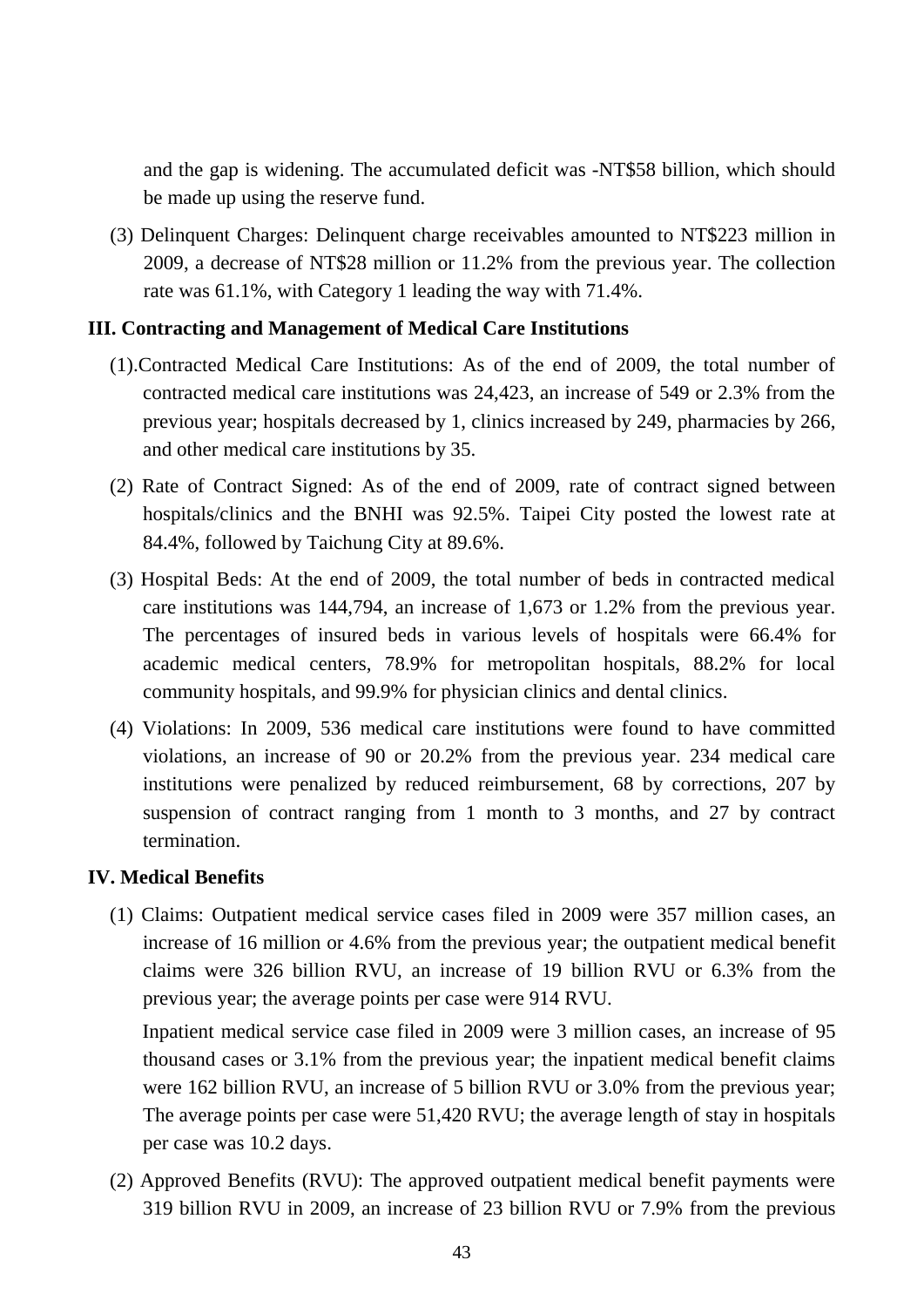year. The average points approved per case were 894 RVU. The approved inpatient medical benefit payments were 156 billion RVU, an increase of 7 billion RVU or 4.5% from the previous year. The average points approved per case were 49,452 RVU.

- (3) Approved Benefits (NT\$): The approved outpatient medical benefit payments were 300 billion RVU in 2009, an increase of NT\$20 billion or 7.3% from the previous year; average cost per case was NT\$839. The approved inpatient medical benefit payments were NT\$144 billion, an increase of NT\$6 billion or 4.3% from the previous year; average cost per case was NT\$45,837.
- (4) Medical Expenses (copayment included): Outpatient medical expenses were 48% for males and 52% for females; average points per case for males were 1,081 RVU and 955 RVU for females. Inpatient medical expenses were 55% for males and 45% for females; average points per case for males were 58,271 RVU and 48,765 RVU for females. For age 65 and over, outpatient medical expenses accounted for 29% and inpatient medical expenses 44%.

Both outpatient and inpatient average medical expenses per case increased with age. Outpatient expenses were 604 RVU for age 0-14, 818 RVU for age 15-44, 1,189 RVU for age 45-64, and 1,406 RVU for 65 and over. Inpatient medical expenses were 26,443 RVU for age 0~14, 38,521 RVU for age 15-44, 57,006 RVU for age 45-64, and 73,062 RVU for age 65 and over.

- (5) Major Illness/ Injury Certificates Issued: As of the end of 2009, there were 30 kinds of major illnesses/injuries; the number of valid major illness/injury certificates issued was 831,033, an increase of 40,412 from the previous year or 5.1%. Cancer patients held the highest number at 372,154, followed by chronic psychotic disorder patients at 204,079, and patients with generalized autoimmune syndrome requiring lifelong treatments at 68,916.
- (6) Major Illnesses/Injury Claims: The outpatient medical benefit claims of major illnesses/ injury were 70 billion RVU in 2009, an increase of 5 billion RVU from the previous year or 6.9%. The highest amount came from patients with end-stage renal disease at 35 billion RVU (50.0%). The inpatient medical benefit claims of major illnesses/ injury in 2009 were 68 billion RVU, an increase of 3 billion RVU from the previous year or 4.7%. The highest amount came from patients with cancer at 28 billion RVU (40%). In terms of average points filed per capita, congenital hemophiliacs rank first for both outpatient and inpatient services, with 2.3 million RVU for the former and 1.7 million RVU for the latter.
- (7) Reimbursements of Advance Medical Expenses: A total of NT\$1,363 million was filed